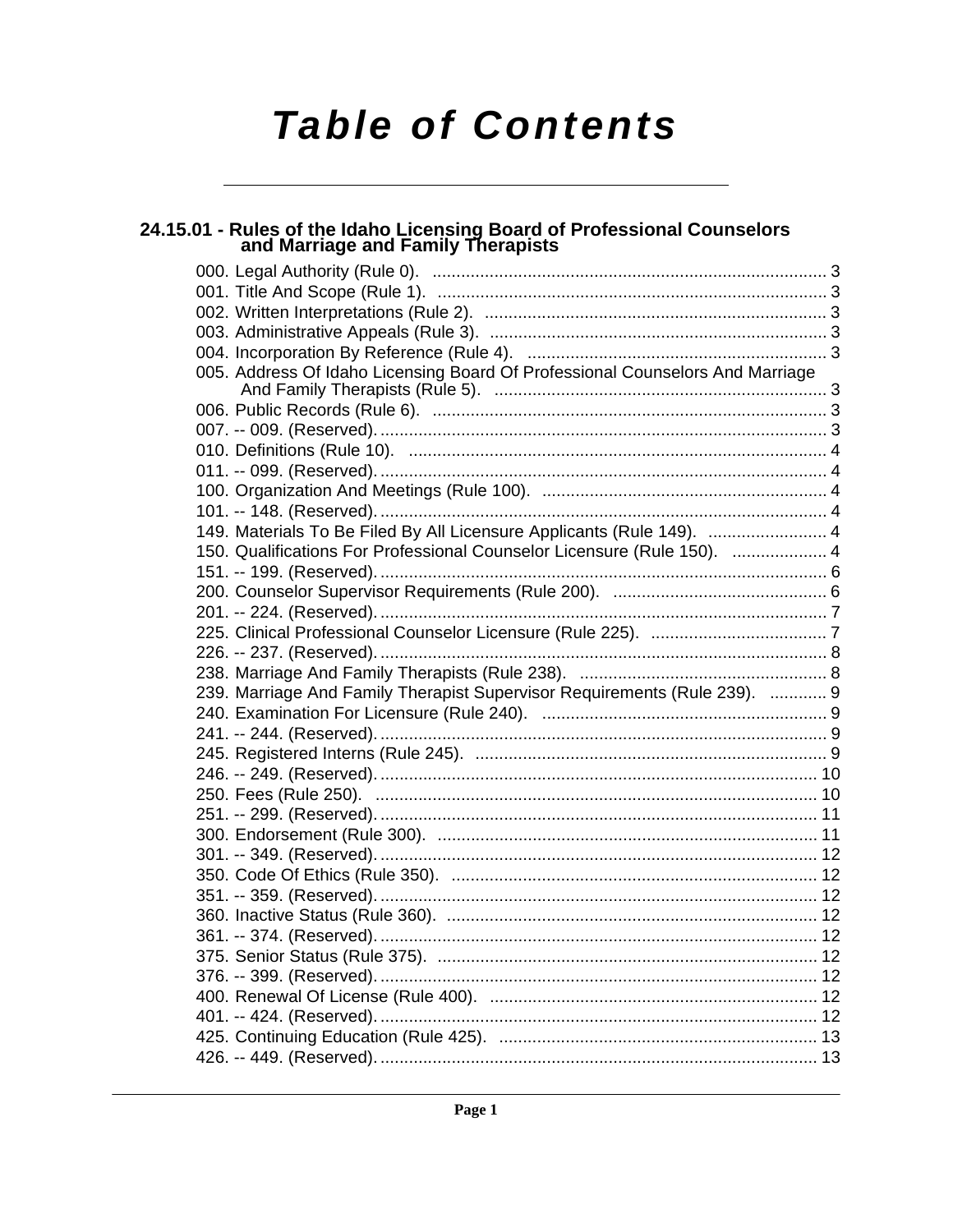# *Table of Contents (cont'd)*

| 450. General Scope Of The Licensee's Appropriate Practice (Rule 450).  13 |  |
|---------------------------------------------------------------------------|--|
|                                                                           |  |
|                                                                           |  |
|                                                                           |  |
|                                                                           |  |
|                                                                           |  |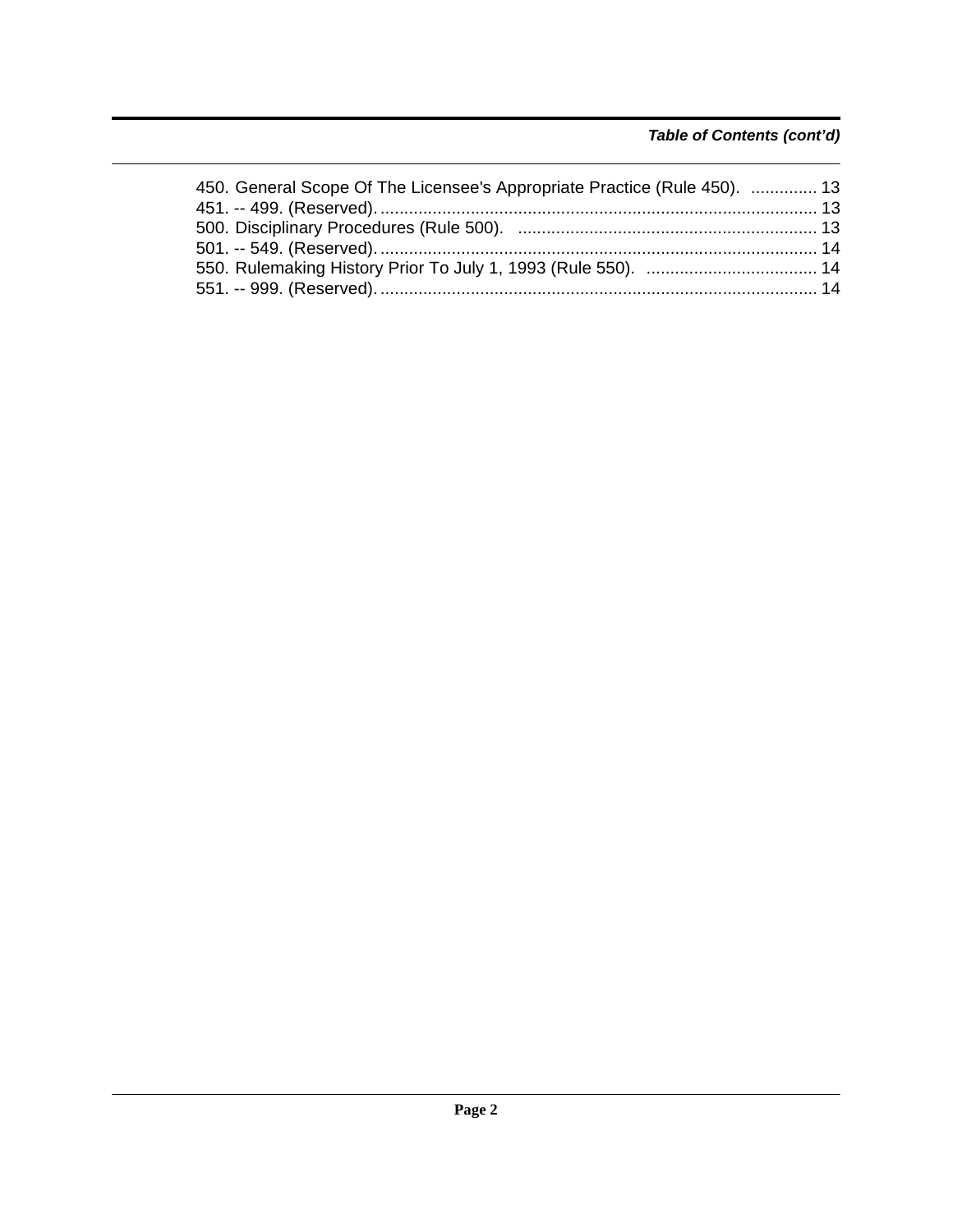#### **IDAPA 24 TITLE 15 CHAPTER 01**

#### **24.15.01 - RULES OF THE IDAHO LICENSING BOARD OF PROFESSIONAL COUNSELORS AND MARRIAGE AND FAMILY THERAPISTS**

#### <span id="page-2-1"></span><span id="page-2-0"></span>**000. LEGAL AUTHORITY (RULE 0).**

These rules are hereby prescribed and established pursuant to the authority vested in the Idaho Licensing Board of Professional Counselors and Marriage and Family Therapists by the provisions of Section 54-3404, Idaho Code. (3-13-02)

#### <span id="page-2-2"></span>**001. TITLE AND SCOPE (RULE 1).**

These rules shall be cited as IDAPA 24.15.01, "Rules of the Idaho Licensing Board of Professional Counselors and Marriage and Family Therapists." (3-13-02) Marriage and Family Therapists."

#### <span id="page-2-3"></span>**002. WRITTEN INTERPRETATIONS (RULE 2).**

The board may have written statements that pertain to the interpretation of the rules of this chapter. Such interpretations, if any, are available for public inspection and copying at cost in the main office of the Bureau of Occupational Licenses. (3-13-02) Occupational Licenses.

#### <span id="page-2-4"></span>**003. ADMINISTRATIVE APPEALS (RULE 3).**

Administrative Appeals shall be governed by the Administrative Procedure Act, Title 67, Chapter 52, Idaho Code.

(3-13-02)

### <span id="page-2-5"></span>**004. INCORPORATION BY REFERENCE (RULE 4).**

**01. ACA Code of Ethics**. "ACA Code of Ethics and Standards of Practice," as published by the American Counseling Association (ACA), effective 2005 and referenced in Subsections 241.02, 350, and 450.01, is herein incorporated by reference and is available from the Board's office and on the Board web site. (3-30-07)

**02. AAMFT Code of Ethics**. The document titled "AAMFT Code of Ethics," as published by the American Association for Marriage and Family Therapy (AAMFT), effective July 1, 2001 and referenced in Subsections 350, and 450.01, is herein incorporated by reference and is available from the Board's office and on the Board web site. (3-30-06)

**03. ACES Guidelines**. The document titled "ACES" that provides supervision guidelines for supervisors, as published by the Association for Counselor Education and Supervision (ACES), dated March 1993 referenced in Subsection 200.03.a., is herein incorporated by reference and is available from the Board's office and on the Board web site. (4-2-03)

**04. Guidelines**. The document titled "Approved Supervision Designation Handbook" that provides supervision guidelines for supervisors, as published by the American Association for Marriage and Family Therapy (AAMFT), dated October 2002 referenced in Subsection 240.03.a., is herein incorporated by reference and is available from the Board's office and on the Board web site. (3-20-04)

#### <span id="page-2-6"></span>**005. ADDRESS OF IDAHO LICENSING BOARD OF PROFESSIONAL COUNSELORS AND MARRIAGE AND FAMILY THERAPISTS (RULE 5).**

[The office of the Board of Professional Counselors and Marriage and Family Therapists is located within the Bureau](mailto:cou@ibol.idaho.gov) of Occupational Licenses, Owyhee Plaza, 1109 Main Street, Suite 220, Boise, Idaho 83702-5642. The phone number of the Board is (208) 334-3233. The Board's FAX number is (208) 334-3945. The Board's e-mail address is cou $@$ ibol.idaho.gov. The Board's official web site is at http://www.ibol.idaho.gov/cou.htm. (3-30-06) [cou@ibol.idaho.gov. The Board's official web site is at](mailto:cou@ibol.idaho.gov) http://www.ibol.idaho.gov/cou.htm.

#### <span id="page-2-7"></span>**006. PUBLIC RECORDS (RULE 6).**

The records associated with the Idaho Licensing Board of Professional Counselors and Marriage and Family Therapists are subject to the provisions of the Idaho Public Records Act, Title 9, Chapter 3, Idaho Code. (3-13-02)

#### <span id="page-2-8"></span>**007. -- 009. (RESERVED).**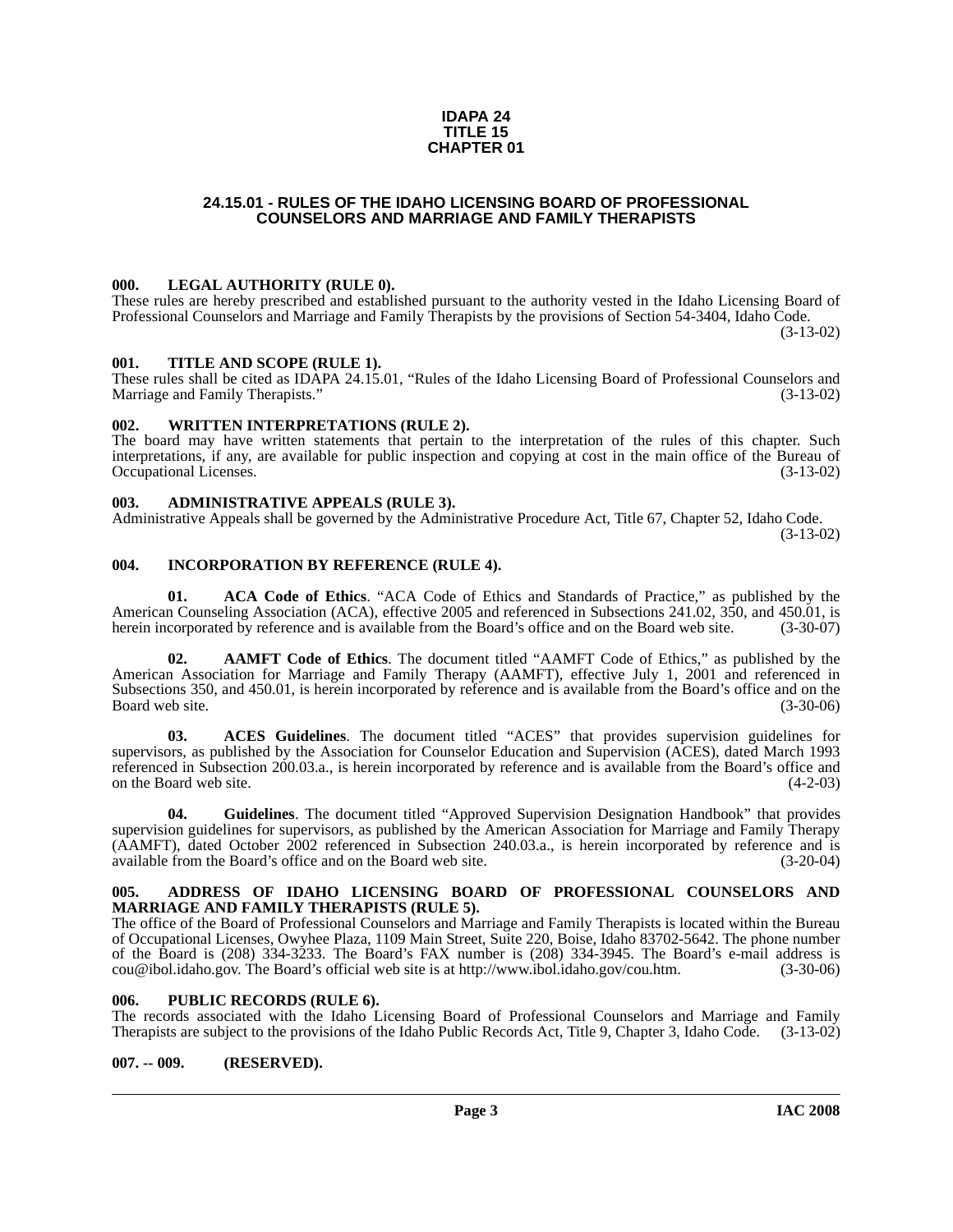#### <span id="page-3-7"></span><span id="page-3-0"></span>**010. DEFINITIONS (RULE 10).**

**01. Board**. The Idaho Licensing Board of Professional Counselors and Marriage and Family Therapists as prescribed in Section 54-3401, Idaho Code. (3-13-02)

**02. Bureau**. The Bureau of Occupational Licenses as prescribed in Sections 54-3404 and 67-2602, Idaho Code. (3-13-02)

**03. Intern**. An intern shall be defined as a person who is obtaining required supervised experience for licensure in a course of study provided by an institution of higher education or a person who is in a private-practice setting acting under direct supervision. (3-13-02)

#### <span id="page-3-1"></span>**011. -- 099. (RESERVED).**

#### <span id="page-3-11"></span><span id="page-3-2"></span>**100. ORGANIZATION AND MEETINGS (RULE 100).**

Board meetings will be held during the months of February, May, July, and October of each year and at such other times as the Board deems necessary. (3-13-02)

#### <span id="page-3-3"></span>**101. -- 148. (RESERVED).**

# <span id="page-3-10"></span><span id="page-3-4"></span>**149. MATERIALS TO BE FILED BY ALL LICENSURE APPLICANTS (RULE 149).**

Each applicant for licensure shall: (3-13-02) (3-13-02)

<span id="page-3-15"></span><span id="page-3-12"></span>**01. Complete an Application**. Complete an application upon a form prescribed by the Board.

(3-13-02)

**02. Provide Verification of Educational Program**. Verify completion of the approved educational program identified on the application with official graduate transcripts. Official transcripts must be received by the Board directly from the registrar of the appropriate college or university. (3-13-02)

**03. Submit Verification of Supervised Experience**. The verification of supervised experience shall be provided directly to the Board by those supervisors listed on the application. (3-13-02)

<span id="page-3-14"></span>**04. Submit Application Fee**. Submit a non-refundable application fee as determined by Subsection 250.01. (3-13-02)

<span id="page-3-6"></span>**05. Deadline**. To be considered by the Board, a properly completed application together with all supporting documentation and required fees must be received by the Bureau at least seven (7) calendar days prior to the next scheduled meeting of the Board. (3-30-06) the next scheduled meeting of the Board.

<span id="page-3-9"></span>**06. Lack of Activity**. Applications on file with the Board from an applicant who has not provided any written contact with the Board during the previous twelve (12) consecutive months shall be deemed denied and shall<br>(3-30-06) (3-30-06) be terminated.

#### <span id="page-3-13"></span><span id="page-3-5"></span>**150. QUALIFICATIONS FOR PROFESSIONAL COUNSELOR LICENSURE (RULE 150).**

Licensure as a "professional counselor" shall be restricted to persons who have successfully completed the required examination and each of the following requirements: (3-30-06)

<span id="page-3-8"></span>**Graduate Program Requirement**. A planned graduate program of sixty (60) semester hours which is primarily counseling in nature, six (6) semester hours of which are earned in an advanced counseling practicum, and including a graduate degree in a counseling field from an accredited university or college offering a graduate program in counseling. (7-1-93)

**a.** A planned graduate program in a counseling field shall be defined as completion of one (1) of the following: (7-1-93) following: (7-1-93)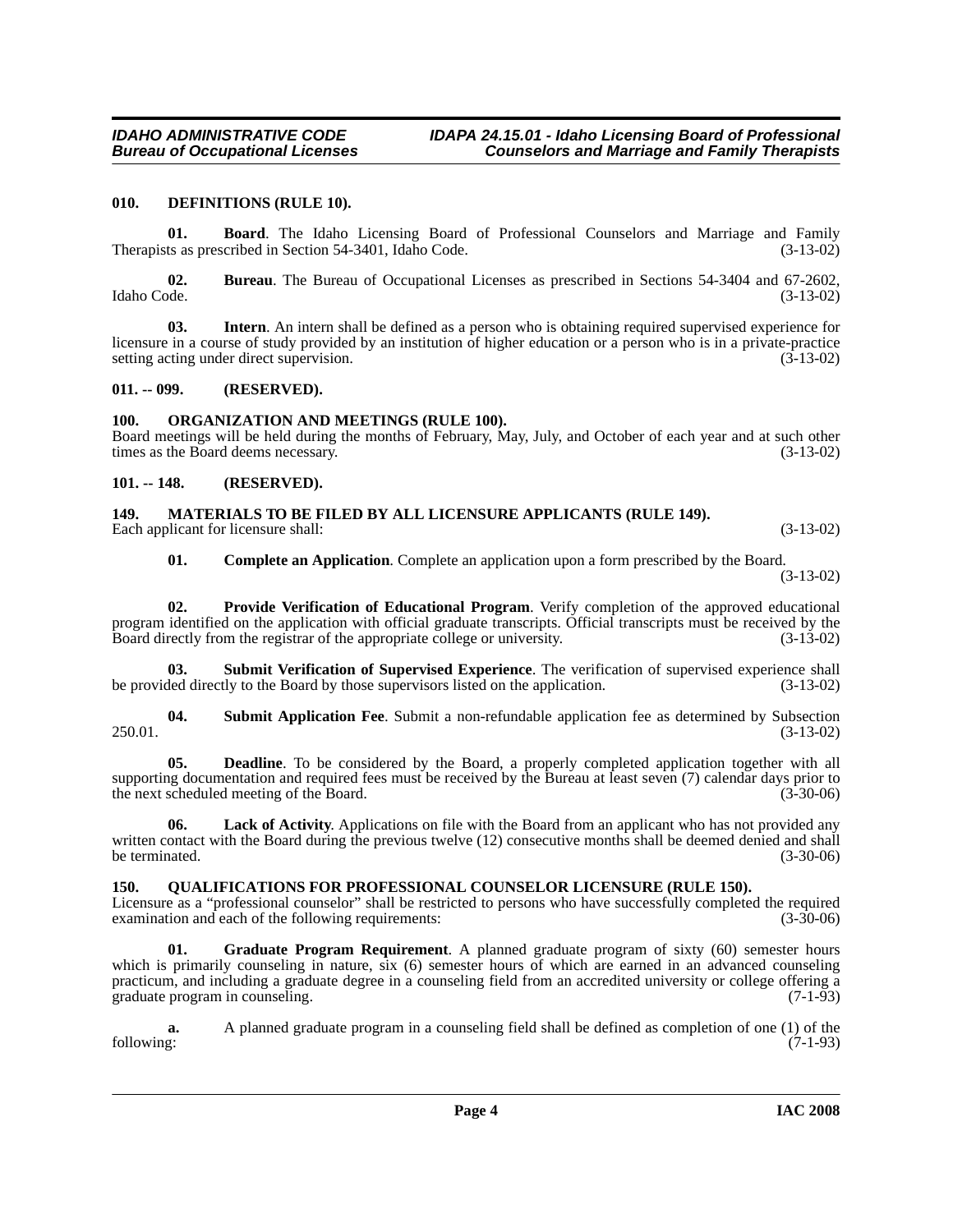i. A counseling program approved by the Council for Accreditation of Counseling and Related Educational Programs; or

ii. A counseling program approved by the Council on Rehabilitation Education; or (7-1-93)

iii. A counseling program approved by the Board which shows evidence of education in the following areas: Counseling Theory, Counseling Techniques and Supervised Counseling Experience (this practicum must be supervised at the ratio of at least one  $(1)$  hour of one-to-one supervision for every ten  $(10)$  hours of experience in the setting) and a minimum of one graduate level course in at least six (6) of the following eight (8) areas: (3-26-08)

(1) Human growth and development: Includes studies that provide a broad understanding of the nature and needs of individuals at all developmental levels. Emphasis is placed on psychological, sociological, and physiological approaches. Also included are areas such as human behavior (normal and abnormal), personality theory, and learning theory. (7-1-93)

(2) Social and cultural foundations: Includes studies of change, ethnic groups, subcultures, changing roles of women, sexism, urban and rural societies, population patterns, cultural mores, use of leisure time, and differing life patterns. (7-1-93)

(3) The helping relationship: Includes philosophic bases of the helping relationship: Consultation theory and/or an emphasis on the development of counselor and client (or consultee) self-awareness and self-<br>understanding. (7-1-93) understanding.

(4) Groups: Includes theory and types of groups, as well as descriptions of group practices, methods dynamics, and facilitative skills. It includes either a supervised practice and/or a group experience. (7-1-93)

(5) Life-style and career development: Includes areas such as vocational-choice theory, relationship between career choice and life-style, sources of occupational and educational information, approaches to career decision-making processes, and career-development exploration techniques. (7-1-93) decision-making processes, and career-development exploration techniques.

(6) Appraisal of the individual: Includes the development of a framework for understanding the individual, including methods of data gathering and interpretation, individual and group testing, case-study approaches and the study of individual differences. Ethnic, cultural, and sex factors are also considered. (7-1-93)

Research and evaluation: Includes areas such as statistics, research design, and development of research and demonstration proposals. It also includes understanding legislation relating to the development of research, program development, and demonstration proposals, as well as the development and evaluation of program objectives. (7-1-93)  $\omega$  objectives.  $(7-1-93)$ 

(8) Professional orientation: Includes goals and objectives of professional counseling organizations, codes of ethics, legal consideration, standards of preparation, certification, and licensing and role of identity of counselors. (7-1-93)

**b.** A total of at least sixty (60) graduate semester hours or ninety (90) graduate quarter hours shall be required. (7-1-93)

**c.** Advanced counseling practicum shall be practica taken at the graduate school level. (7-1-93)

**d.** A graduate degree shall be one of the following beyond the baccalaureate level: The master's he educational specialist certificate or degree, or the doctor's degree. (7-1-93) degree, the educational specialist certificate or degree, or the doctor's degree.

**e.** An accredited university or college shall be a college or university accredited by one (1) of the following: the Middle States Association of Colleges and Schools, the New England Association of Schools and Colleges, the North Central Association of Colleges and Schools, the Northwest Association of Schools and of Colleges and Universities, the Southern Association of Colleges and Schools, or the Western Association of Schools and Colleges.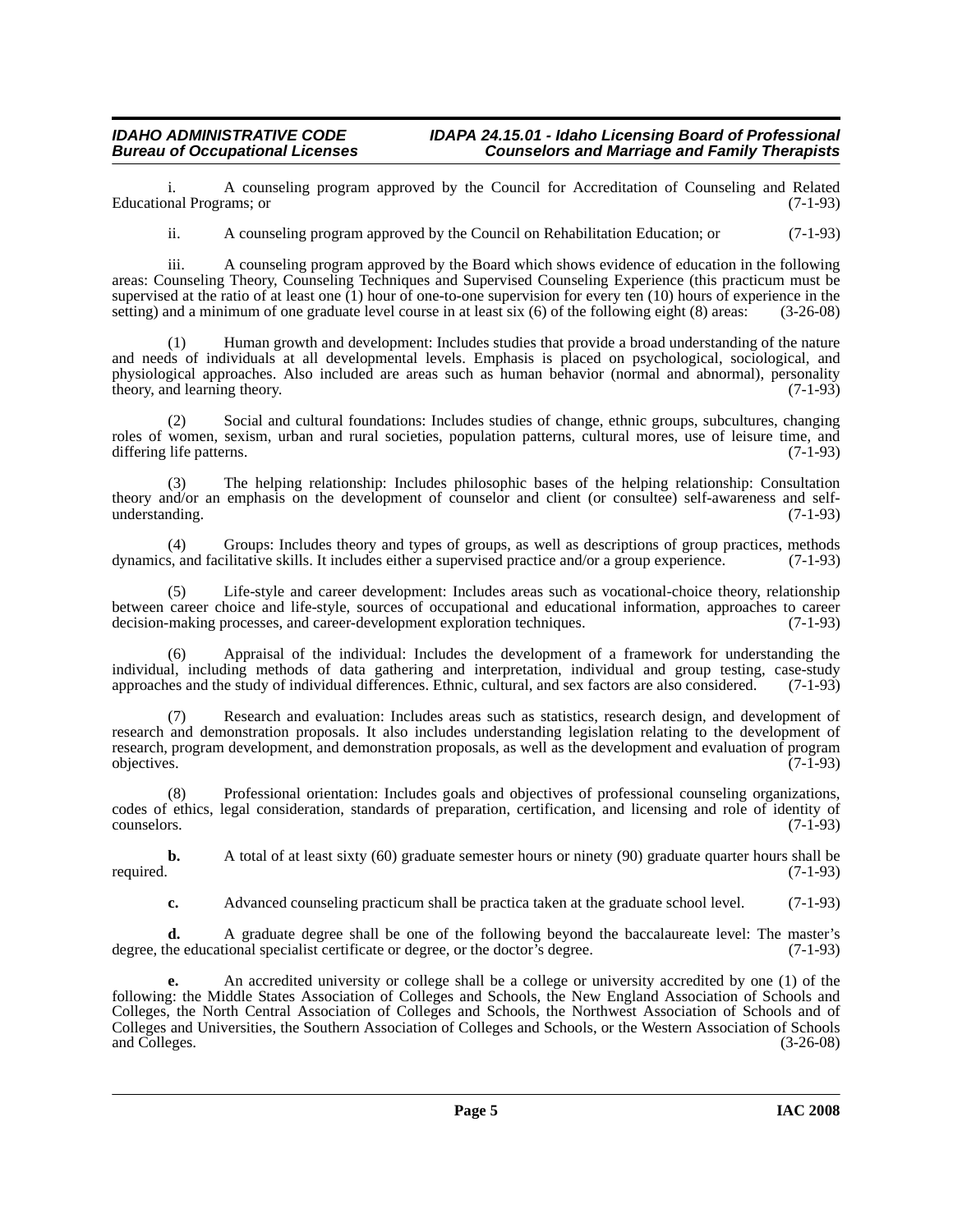<span id="page-5-4"></span>**02. Supervised Experience Requirement**. One thousand (1,000) hours of supervised experience in the Board. (7-1-93) counseling acceptable to the Board.

**a.** One thousand (1,000) hours is defined as one thousand (1,000) clock hours of experience working in a counseling setting, four hundred (400) hours of which shall be direct client contact. Supervised experience in practica and/or internships taken at the graduate level may be utilized. The supervised experience shall include a minimum of one (1) hour of face-to-face or one-to-one  $(1/1)$  or one-to-two  $(1/2)$  consultation with the supervisor for every twenty (20) hours of job/internship experience. Face-to-face may include a face-to-face setting provided by a live video connection between the supervisor and supervisee. As stated under Subsection 150.01.a.iv. counseling practicum experience as opposed to job or internship experience shall be supervised at a ratio of one (1) hour of supervision for every ten  $(10)$  hours in the settings. For example:  $(3-30-06)$ 

i. A person in a twenty (20) hour per week job/internship who is receiving one (1) hour of individual supervision each week would accumulate one thousand (1,000) supervised hours in fifty (50) weeks to equal the twenty to one  $(20/1)$  ratio.  $(7-1-93)$ 

ii. A person in a forty (40) hour per week setting with one (1) hour of supervision per week would still require fifty  $(50)$  weeks to equal the twenty to one  $(20/1)$  ratio. (7-1-93)

iii. A person in a forty (40) hour per week setting with two (2) hours of supervision per week would accumulate the one thousand  $(1,000)$  hours at the twenty to one  $(20/1)$  supervision ratio in twenty-five  $(25)$  weeks.

(7-1-93)

**b.** Until July 1, 2004, the supervision must be provided by a Professional Counselor or a Clinical Professional Counselor licensed by the state of Idaho. Effective July 1, 2004, postgraduate supervision must be provided by a Professional Counselor, a Clinical Professional Counselor or a Marriage and Family Therapist licensed by the state of Idaho and registered with the Board as a Supervisor. If the applicant's supervision was provided in another state, it must have been provided by a counseling professional licensed by that state, provided the requirements for licensure in that state are substantially equivalent to the requirements of Title 54, Chapter 34, Idaho Code. If supervision was obtained prior to July 1, 1988, or in a state that does not regulate counseling, that supervision must have been provided by a qualified counselor educator as a part of a planned graduate program or by a person who holds a graduate degree beyond the baccalaureate level who is certified and/or licensed as a counselor, social worker, psychologist, or psychiatrist. Supervision by an administrative superior who is not in a counseling related profession is not acceptable to the Board. Supervision by a professional counseling peer, however, may be acceptable to the Board if the peer/supervisory relationship includes the same controls and procedures expected in an internship setting. (See Subsection 150.02.a.) For example, the relationship should include the staffing of cases, the critiquing of counseling tapes and this supervision must be conducted in a formal, professional, consistent manner on a regularly scheduled basis. (3-30-06)

**c.** Experience in counseling is defined as assisting individuals or groups, through the counseling relationship, to develop an understanding of personal problems, to define goals, and to plan action reflecting interests, abilities, aptitudes, and needs as related to persona-social concerns, educational progress, and occupations and careers. Counseling experience may include the use of appraisal instruments, referral activities, and research findings.  $(7-1-93)$ 

**d.** The Board shall consider the recommendation of the supervisor(s) when determining the acceptability of the applicant's supervised experience. (4-2-03)

### <span id="page-5-0"></span>**151. -- 199. (RESERVED).**

### <span id="page-5-2"></span><span id="page-5-1"></span>**200. COUNSELOR SUPERVISOR REQUIREMENTS (RULE 200).**

Effective July 1, 2004, Idaho licensed counselors shall be registered with the Board in order to provide postgraduate supervision for those individuals pursuing licensure in Idaho as a counselor. (4-2-03)

<span id="page-5-3"></span>

| 01. | <b>Requirements for Registration.</b> |  | $(4-2-03)$ |  |
|-----|---------------------------------------|--|------------|--|
|-----|---------------------------------------|--|------------|--|

**a.** Document at least two (2) years experience as a licensed counselor. (3-30-07)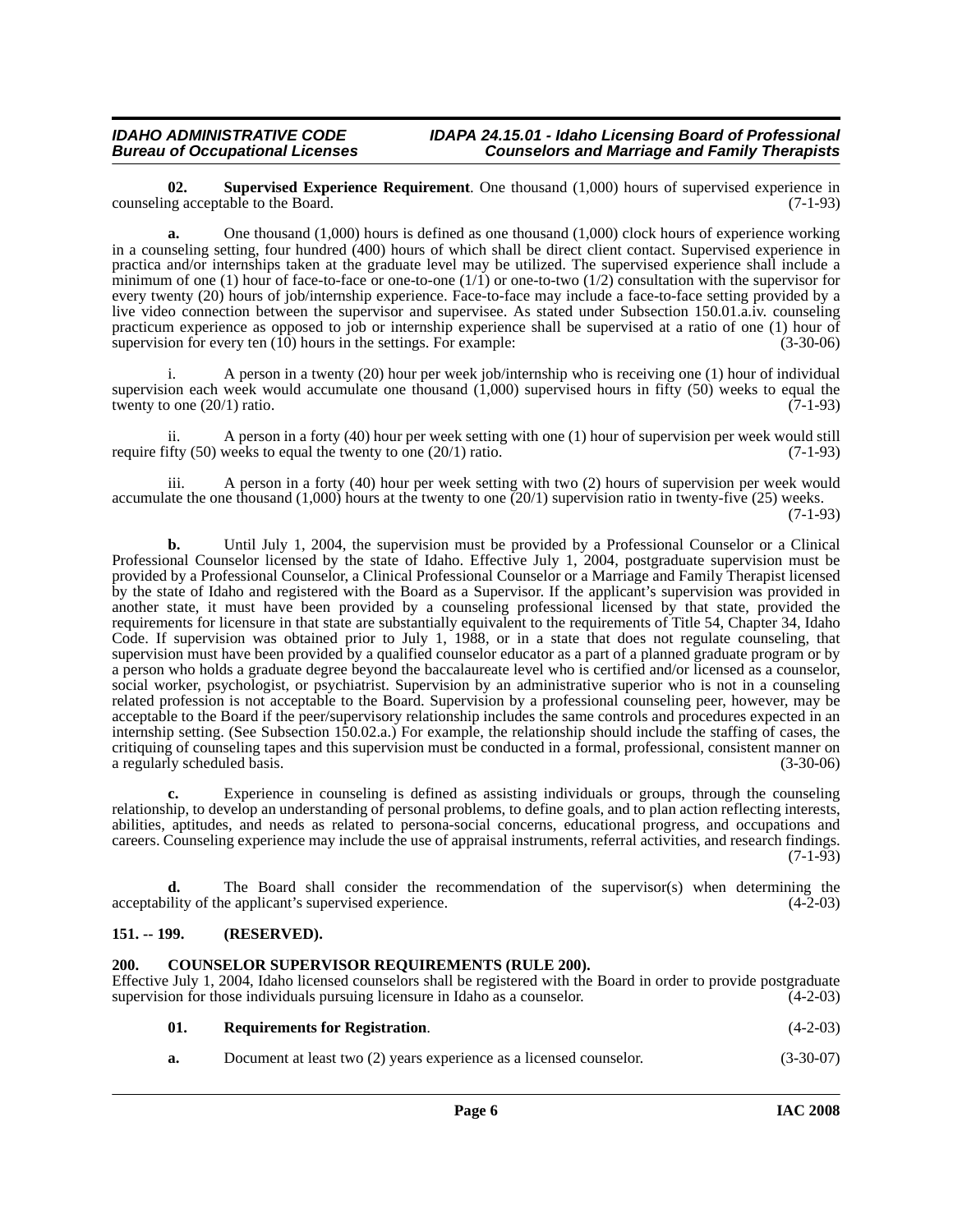**b.** Document at least one thousand five hundred (1,500) hours of direct client contact as a counselor.  $(4-2-03)$ 

**c.** Document fifteen (15) contact hours of education in supervisor training as approved by the Board.  $(4-2-03)$ 

**d.** Have not been the subject of any disciplinary action for five (5) years prior to application for registration. (4-2-03)

**02.** Registration. A supervisor applicant shall submit to the Bureau a completed application form as 1 by the Board. (4-2-03) approved by the Board.

**a.** Upon receipt of a completed application verifying compliance with the requirements for registration as a supervisor, the applicant shall be registered as a supervisor. (4-2-03)

**b.** A supervisor's registration shall be valid only so long as the individual's counselor license remains current and in good standing. (4-2-03)

**03. Supervision**. (4-2-03)

**a.** A Registered Counselor Supervisor shall provide supervision in conformance with the guidelines visors dated March 1993, adopted by the Association for Counselor Education and Supervision. (4-2-03) for supervisors dated March 1993, adopted by the Association for Counselor Education and Supervision.

**b.** A Registered Counselor Supervisor shall not provide supervision to more than six (6) individuals. (3-30-06)

### <span id="page-6-0"></span>**201. -- 224. (RESERVED).**

### <span id="page-6-2"></span><span id="page-6-1"></span>**225. CLINICAL PROFESSIONAL COUNSELOR LICENSURE (RULE 225).**

Licensure as a "clinical professional counselor" shall be restricted to persons who have successfully completed the required examination and the following: (3-30-06) required examination and the following:

| 01. | <b>Requirements.</b> The following requirements must be met: | $(3-13-02)$ |
|-----|--------------------------------------------------------------|-------------|
|     |                                                              |             |

| а. | Hold a valid licensed professional counselor license: and |  |  |  | $(4-2-03)$ |  |
|----|-----------------------------------------------------------|--|--|--|------------|--|
|----|-----------------------------------------------------------|--|--|--|------------|--|

**b.** Document two thousand (2,000) hours of direct client contact experience under supervision accumulated in no less than a two (2) year period after licensure in any state. (4-2-03)

i. All applicants for Clinical Professional Counselor license must provide verification of meeting at least one thousand (1,000) hours of supervised experience under the supervision of a licensed Clinical Professional Counselor. The remainder of the supervision may be provided by licensed Psychiatrists, Counseling/Clinical Psychologists, Licensed Clinical Social Workers registered with the Board of Social Work Examiners, or Marriage and Family Therapists registered with the Board. (3-30-07)

ii. The ratio for supervision will consist of one (1) hour of face-to-face, one-on-one (1:1) or one-totwo (1:2) supervision to every thirty (30) hours of direct client contact. (7-1-97)

iii. No more than one-half  $(1/2)$  of group supervision shall be allowed.  $(3-30-07)$ 

**c.** Successful completion of the required written examination. (3-30-06)

**d.** The Board shall consider the recommendation of the supervisor(s) when determining the ility of the applicant's supervised experience. (4-2-03) acceptability of the applicant's supervised experience.

<span id="page-6-3"></span>**02. Supervisors**. A supervisor may supervise no more than six (6) licensed professional counselors.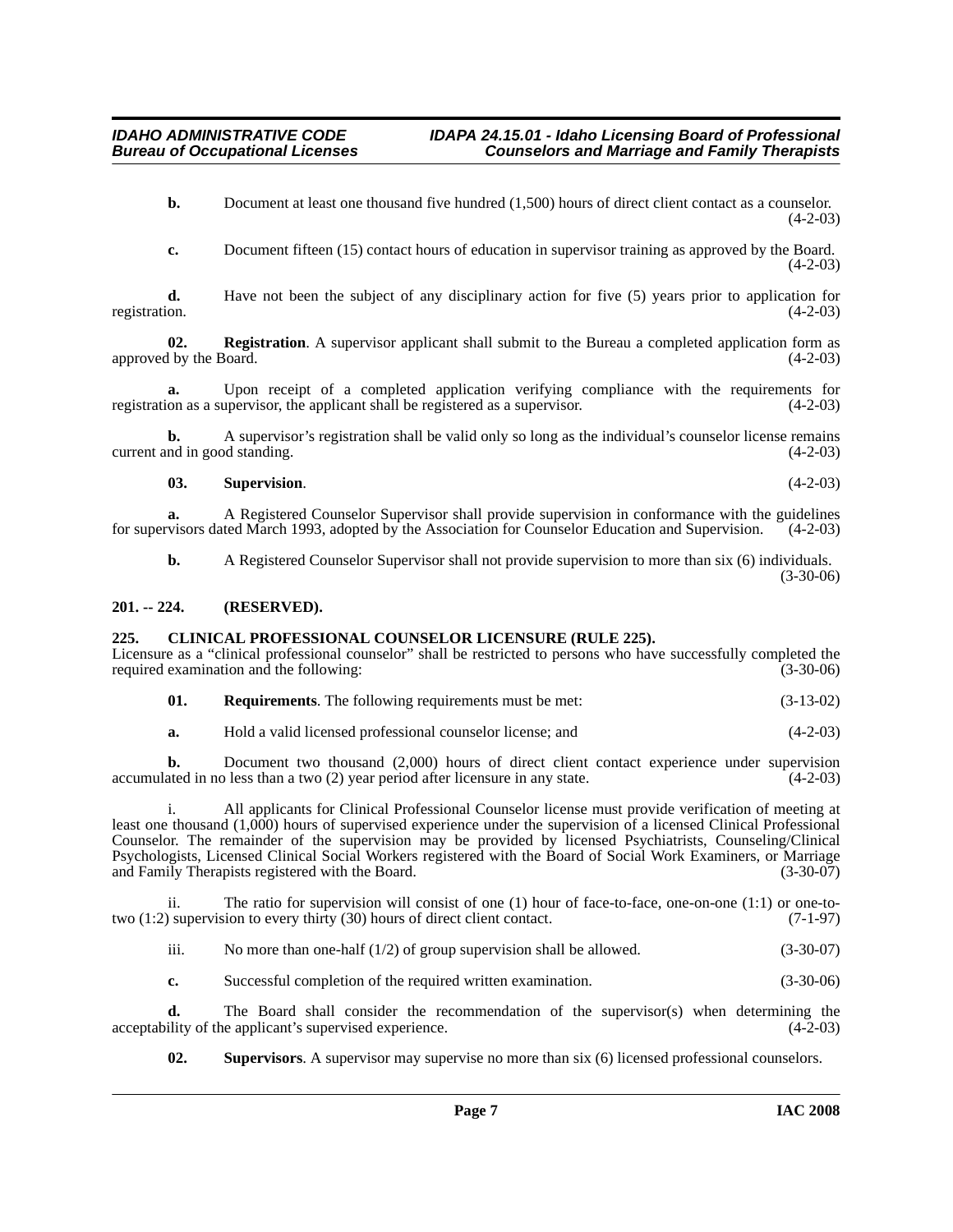(3-30-06)

#### <span id="page-7-0"></span>**226. -- 237. (RESERVED).**

#### <span id="page-7-4"></span><span id="page-7-1"></span>**238. MARRIAGE AND FAMILY THERAPISTS (RULE 238).**

The following requirements must be met for marriage and family therapist licensure: (3-13-02)

<span id="page-7-3"></span>**01. Graduate Degree**. Possess a graduate degree as outlined in Section 54-3405C(1), Idaho Code. (3-13-02)

<span id="page-7-6"></span><span id="page-7-5"></span>**02. Practicum**. Must meet the requirements as outlined in Section 54-3405C(2), Idaho Code. (3-13-02)

**03. Supervised Marriage and Family Therapy Experience**. Must meet the three thousand (3,000) hour requirement as outlined in Section 54-3405C(3), Idaho Code. Effective July 1, 2004, a Marriage and Family Therapist must be registered with the Board to provide post graduate supervision.  $(4-2-03)$ 

**a.** A minimum of two thousand (2,000) postgraduate direct client contact hours, in no less than a two (2) year time period shall include; (3-13-02)

i. A minimum one thousand (1,000) direct client contact hours with couples and families; and (3-13-02)

ii. Two hundred (200) hours of supervision. (3-13-02)

**b.** Supervision may be obtained from a registered marriage and family therapist supervisor. Supervision may also be obtained from a licensed clinical professional counselor registered with the Board, licensed psychologist, licensed clinical social worker registered with the Board of Social Work Examiners, or licensed psychiatrist who documents:

i. A minimum of five (5) years of experience providing marriage and family therapy; and (3-20-04)

ii. Fifteen (15) contact hours of education in supervisor training; and (3-20-04)

iii. Has not been the subject of any disciplinary action for five (5) years immediately prior to providing supervision.  $(3-20-04)$ 

**c.** No more than one hundred (100) hours of group supervision shall be allowed. Group supervision shall be defined as no more than six (6) supervisees per each supervisor; and (3-13-02)

**d.** Individual supervision is defined as up to two (2) supervisees per supervisor; and (3-13-02)

**e.** Supervision must employ the use of audio technologies or video technologies or co-therapy, or live ion; and  $(3-13-02)$ supervision; and

**f.** In accordance with the adopted Codes of Ethics prohibiting dual relationships, a supervisor shall not act as an applicant's personal Professional Counselor/Therapist. (3-13-02)

The Board shall consider the recommendation of the supervisor(s) when determining the e applicant's supervised experience. (4-2-03) acceptability of the applicant's supervised experience.

#### <span id="page-7-2"></span>**04. Examination**. (3-13-02)

**a.** The Board requires successful passage of the National Marital and Family Therapy Examination as 1 by the Association of Marital and Family Therapy Regulatory Boards (AMFTRB). (3-13-02) approved by the Association of Marital and Family Therapy Regulatory Boards (AMFTRB).

**b.** The examination will be conducted at a time and place specified by the Board. (3-13-02)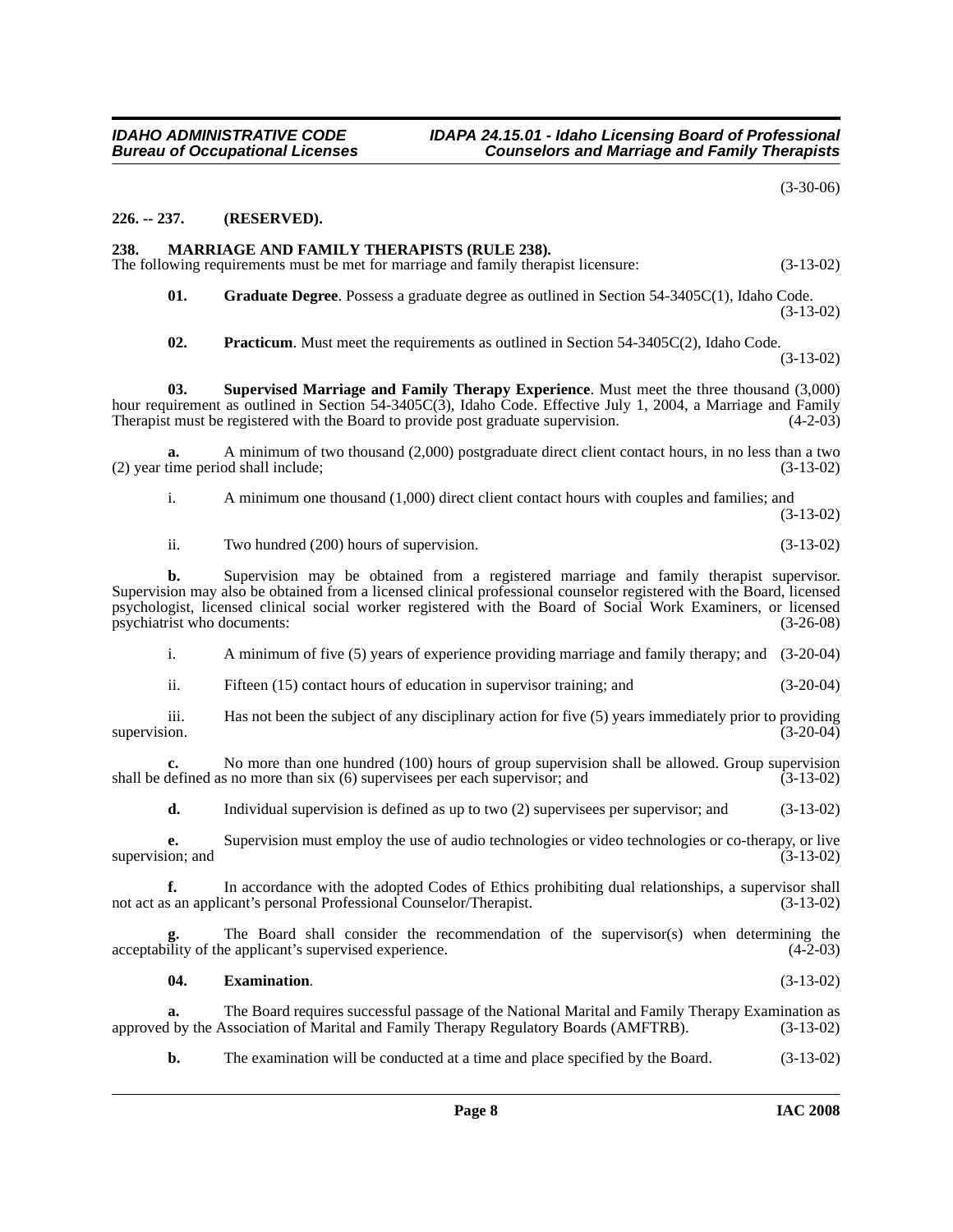**c.** Successful passage of the examination is defined by the Board as achievement of the passing score set by the AMFTRB. Reexamination shall consist of the entire examination. (3-13-02)

# <span id="page-8-6"></span><span id="page-8-0"></span>**239. MARRIAGE AND FAMILY THERAPIST SUPERVISOR REQUIREMENTS (RULE 239).**

Effective July 1, 2004, licensed marriage and family therapists in Idaho shall be registered with the board to provide supervision for those individuals pursuing licensure in the state of Idaho as a marriage and family therapist.(3-20-04)

# **01. Requirements for Registration**. (3-20-04)

**a.** Possess two (2) years experience as a licensed marriage and family therapist and document at least two thousand (2,000) hours of direct client contact with couples and families. (3-20-04)

**b.** Document fifteen (15) contact hours of education in supervisor training as approved by the Board. (3-20-04)

**c.** Have not been subject to discipline for five (5) years prior to registration.  $(3-20-04)$ 

**02. Registration**. A marriage and family therapist shall fully complete the application form as established by the board and submit the designated fee as adopted by board rule. (3-20-04)

# **03. Supervision**. (3-20-04)

**a.** A registered marriage and family therapist shall provide supervision in conformance with the guidelines for supervisors adopted by the American Association for Marriage and Family Therapists. (3-20-04)

<span id="page-8-4"></span>**b.** A registered marriage and family therapist shall not supervise more than six (6) individuals. (3-20-04)

# <span id="page-8-1"></span>**240. EXAMINATION FOR LICENSURE (RULE 240).**

Licensure as a counselor, clinical counselor, or marriage and family therapist shall be restricted to persons who have successfully completed the required written examination. (3-30-06) successfully completed the required written examination.

# <span id="page-8-5"></span>**01. Examination**. (3-30-06)

**a.** All counselor applicants are required to successfully pass the National Counselor Examination prepared by the National Board of Certified Counselors (NBCC). (3-30-06)

**b.** All clinical counselor applicants are required to successfully pass the National Clinical Mental Health Counselor Examination (NCMHCE) prepared by the National Board of Certified Counselors (NBCC).  $(3-30-06)$ 

**c.** All marriage and family therapist applicants are required to successfully pass the National Marital and Family Therapy Examination as approved by the Association of Marital and Family Therapy Regulatory Boards (AMFTRB). (3-30-06)

<span id="page-8-9"></span>**02. Time and Place**. The examination will be conducted at a time and place specified by the Board or the examining entity. (3-30-06) the examining entity.

<span id="page-8-8"></span>**03. Successful Passage**. Successful passage of the examination is defined as achievement of the passing score set by the preparer of the examination. Reexamination shall consist of the entire examination.

(3-30-06)

# <span id="page-8-2"></span>**241. -- 244. (RESERVED).**

# <span id="page-8-7"></span><span id="page-8-3"></span>**245. REGISTERED INTERNS (RULE 245).**

An individual pursuing Idaho licensure as a Professional Counselor may register with the Board as an Intern. An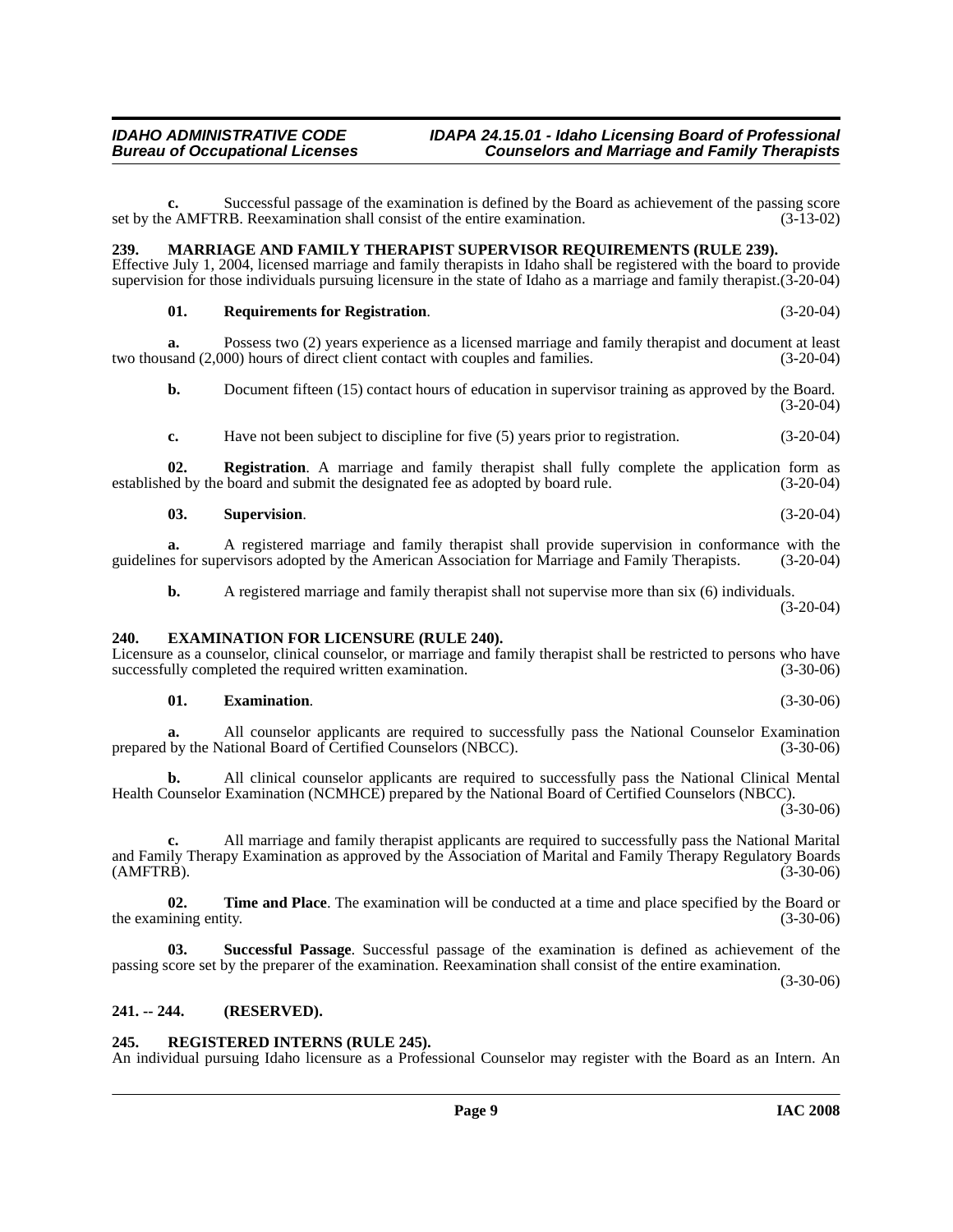individual pursuing Idaho licensure as a Marriage and Family Therapist shall register prior to commencement of supervised experience with the Board as an Intern in compliance with section 54-3402, Idaho Code. (3-26-08) supervised experience with the Board as an Intern in compliance with section 54-3402, Idaho Code.

### <span id="page-9-8"></span>**01. Requirements for Registration**. (4-2-03)

**a.** Possess a graduate degree in counseling, marriage and family therapy, or a closely related field accredited university or college.  $(4-2-03)$ from an accredited university or college.

**b.** Be actively pursuing postgraduate supervised experience. (4-2-03)

**c.** Designate a supervisor who is registered as a supervisor or who is otherwise approved to provide marriage and family therapy supervision as defined in Section 54-3405C, Idaho Code, and who shall be responsible<br>to provide supervision. (3-20-04) to provide supervision.

**02. Registration**. An individual applying for registration as a Counselor Intern or Marriage and Family Therapist Intern shall fully complete the application form as established by the Board and submit the designated fee as adopted by Board rule.

### **03. Practice**. (4-2-03)

**a.** A Registered Intern may only practice counseling or marriage and family therapy under the direct supervision of a Counselor Supervisor or Marriage and Family Therapist Supervisor who shall be responsible to ensure that a Registered Intern is competent to practice such counseling or marriage and family therapy as may be provided.  $(4-2-03)$ 

**b.** Only a Registered Intern may use the title Counselor Intern or Marriage and Family Therapist Intern.  $(4-2-03)$ 

**c.** An individual shall not practice as an intern for more than four (4) years from the original date of registration. (4-2-03)

### <span id="page-9-0"></span>**246. -- 249. (RESERVED).**

### <span id="page-9-1"></span>**250. FEES (RULE 250).**

<span id="page-9-5"></span><span id="page-9-4"></span>

| 01. | <b>Application Fee.</b> Application fee:               | $(7-1-97)$  |  |
|-----|--------------------------------------------------------|-------------|--|
|     | Professional Counselor -- seventy-five dollars (\$75). | $(3-13-02)$ |  |

**b.** Clinical Professional Counselor -- seventy-five dollars (\$75). (3-13-02)

- **c.** Marriage and Family Therapist -- seventy-five dollars (\$75). (3-13-02)
- <span id="page-9-7"></span>**d.** Intern Registration -- twenty-five dollars (\$25). (4-2-03)

**02. Professional Counselor and Marriage and Family Therapist Examination or Reexamination Fee**. The Professional Counselor and Marriage and Family Therapist license examination or reexamination fee shall be the fee as set by the provider of the approved examination plus an administration fee of twenty-five dollars (\$25). (3-30-06)

<span id="page-9-6"></span>**03. Original License Fee**. Original license fee for Professional Counselor or Clinical Professional Counselor or Marriage and Family Therapist -- seventy-five dollars (\$75). (4-6-05)

**04. Annual Renewal Fee**. Annual license renewal fee for Professional Counselor, Clinical phal Counselor, or Marriage and Family Therapist -- one hundred dollars (\$100). (3-19-07) Professional Counselor, or Marriage and Family Therapist -- one hundred dollars (\$100).

<span id="page-9-3"></span><span id="page-9-2"></span>**05. Annual Renewal Fee for Inactive License**. Annual license renewal fee for inactive Professional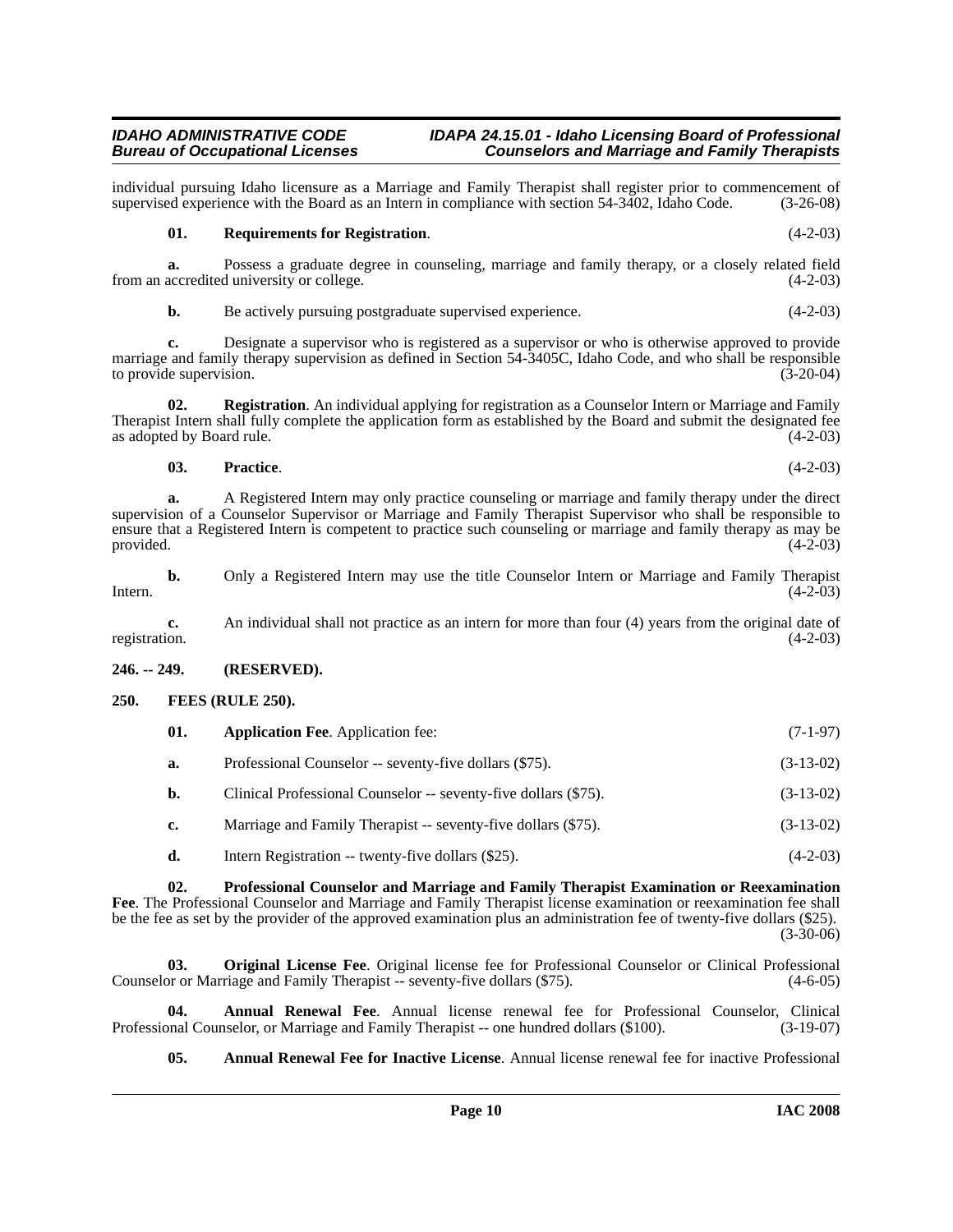Counselor, Clinical Professional Counselor, or Marriage and Family Therapist -- fifty dollars (\$50). (3-26-08)

**06. Annual Renewal Fee for Senior Status**. Annual license renewal fee for senior Professional Counselor, Clinical Professional Counselor, or Marriage and Family Therapist -- sixty dollars (\$60). (3-26-08)

<span id="page-10-5"></span><span id="page-10-4"></span><span id="page-10-3"></span>**07. Fees are Non-Refundable**. All fees are non-refundable. (7-1-93)

#### <span id="page-10-0"></span>**251. -- 299. (RESERVED).**

#### <span id="page-10-1"></span>**300. ENDORSEMENT (RULE 300).**

The Board may grant a license to any person who submits a completed application on a form approved by the board together with the required fees and who: (3-13-02)

<span id="page-10-8"></span>**01**. **Holds a Current License**. The applicant must be the holder of a current active license, in the profession for which a license is being sought, issued by the authorized regulatory entity in another state or country, the certification of which must be received directly by the board from the issuing agency; and (3-13-0 the certification of which must be received directly by the board from the issuing agency; and

<span id="page-10-7"></span>**02. Has Not Been Disciplined**. The applicant must certify they have not been disciplined within the last five (5) years, had a license revoked, suspended, restricted, or otherwise sanctioned by any regulatory entity and has never voluntarily surrendered a license; and (3-13-02)

<span id="page-10-6"></span>**03. Is of Good Moral Character**. The applicant must certify they are of good moral character and have not been convicted, found guilty, or received a withheld judgment or suspended sentence for any felony; and

**04. Has Documented Experience**. The applicant must provide a documented record of at least five (5) years actual practice under licensure immediately prior to application in the profession for which a license is being sought, or can demonstrate hardship or extenuating circumstances that prohibited practice during a portion of the five (5) year period as determined by the board; and (3-13-02)

<span id="page-10-2"></span>**05. Will Abide by Laws, Rules and Code of Ethics**. The applicant must certify under oath to abide by the laws and rules governing the practice of counseling and marriage and family therapy in Idaho and the applicable code of ethics as adopted; and either (3-30-07)

**06. National Credential Registry**. If applicant has been granted credentials by the American Association of State Counseling Boards as qualifying for Category II of the national credential registry or any such similar qualification granted by a national credentialing entity otherwise approved by the Board: or (3-3 similar qualification granted by a national credentialing entity otherwise approved by the Board; or

**07. Provides Information**. The applicant must document at least three (3) of the following during the rears immediately prior to application: (3-13-02) five  $(5)$  years immediately prior to application:

<span id="page-10-9"></span>**a.** A minimum of one thousand (1,000) hours client contact; (3-13-02)

**b.** Service as an officer of a state or national counseling or marriage and family therapy organization, or a member of a state or national counseling or marriage and family therapy board or committee, or other leadership positions as may be approved by the Board; (3-13-02) positions as may be approved by the Board;

**c.** Teaching at least three (3) graduate courses for credit at an accredited college or university;  $(3-13-02)$ 

**d.** A certificate to supervise issued by the NBCC or AAMFT; (3-13-02)

**e.** Providing at least twelve (12) months of supervision to each of no less than three (3) persons seeking licensure; (3-13-02)

**f.** Maintained professional liability insurance for the previous five (5) years with proof of no claims filed; (3-13-02)

<sup>(3-13-02)</sup>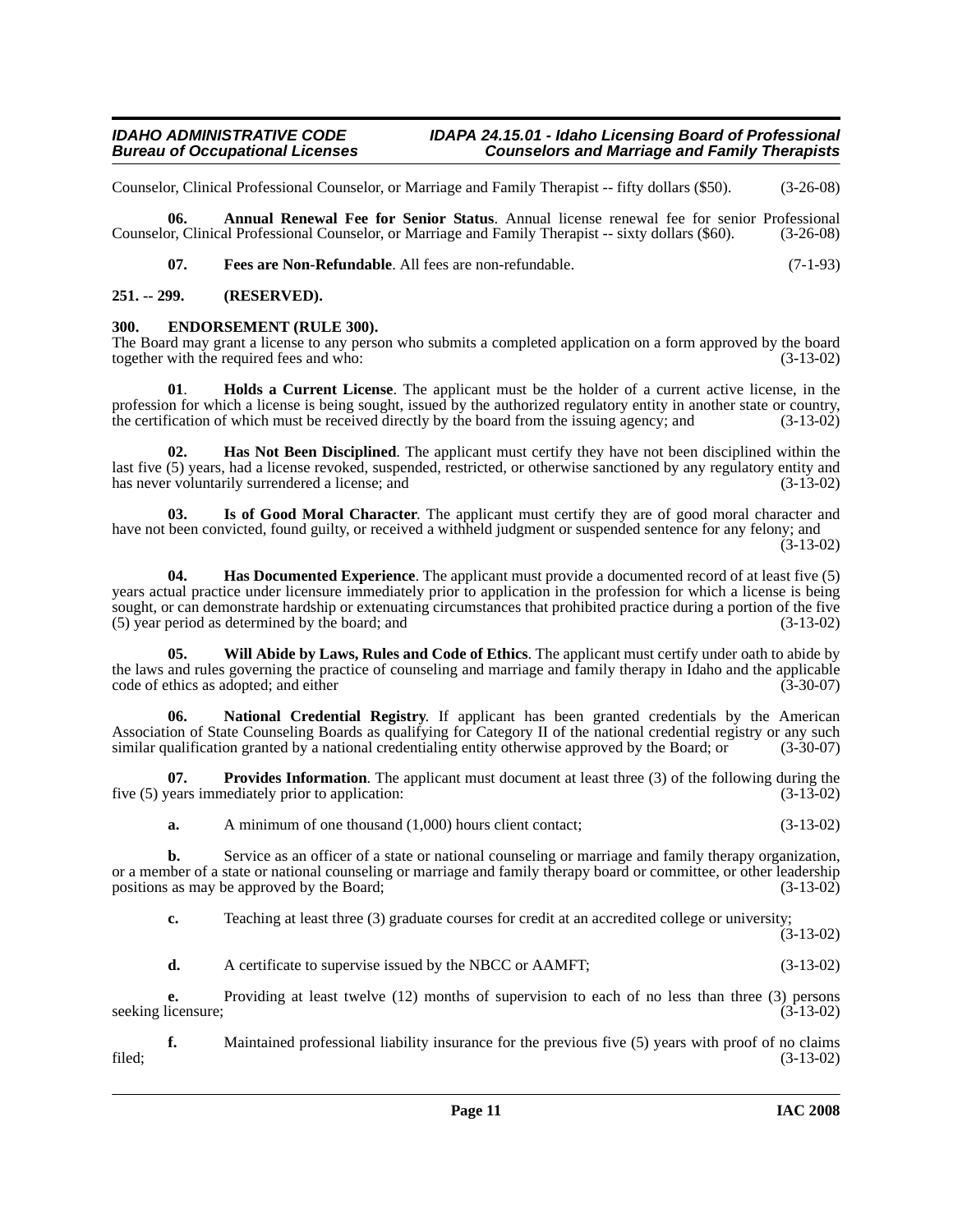**g.** Obtained a post graduate degree in a field of study related to counseling or marriage and family therapy that is in addition to the minimum licensure requirements;  $(3-13-02)$ 

**h.** Current certification by a national credentialing entity as approved by the Board in the discipline for which licensure is sought; (3-13-02)

**i.** A total of one hundred (100) hours of continuing education completed in the five (5) years immediately prior to application. (3-26-08)

#### <span id="page-11-0"></span>**301. -- 349. (RESERVED).**

#### <span id="page-11-9"></span><span id="page-11-1"></span>**350. CODE OF ETHICS (RULE 350).**

The Board adopts the American Counseling Association (ACA) Code of Ethics and the American Association for Marriage and Family Therapy (AAMFT) Code of Ethics as referenced in Section 004. All applicants will receive a copy of both the ACA Code of Ethics and the AAMFT Code of Ethics. All licensees shall be required to adhere to the appropriate Code of Ethics pertaining to their licensure. (3-13-02) appropriate Code of Ethics pertaining to their licensure.

#### <span id="page-11-2"></span>**351. -- 359. (RESERVED).**

#### <span id="page-11-10"></span><span id="page-11-3"></span>**360. INACTIVE STATUS (RULE 360).**

**01. Request for Inactive Status**. Each person requesting an inactive status during the renewal of their active license must submit a written request and pay the established fee. (3-26-08)

#### **02. Inactive License Status**. (3-26-08)

**a.** All continuing education requirements will be waived for any year or portion thereof that a licensee maintains an inactive license and is not actively practicing or supervising in Idaho. (3-26-08)

**b.** Inactive license renewal notices and licenses will be marked "Inactive." (3-26-08)

**c.** When the licensee desires active status, he must show acceptable fulfillment of continuing education requirements for the previous twelve (12) months and submit a fee equivalent to the difference between the inactive and active renewal fee.

**d.** Licensees shall not practice in Idaho as a Professional Counselor, Clinical Professional Counselor or a Marriage and Family Therapist while on inactive status. (3-26-08)

#### <span id="page-11-4"></span>**361. -- 374. (RESERVED).**

#### <span id="page-11-12"></span><span id="page-11-5"></span>**375. SENIOR STATUS (RULE 375).**

**01. Requst for Senior Status**. Each person having attained the age of sixty-five (65) and requesting a senior status during the renewal of their active license must submit a written request and pay the established fee.

(3-26-08)

**02. Continuing Education**. Continuing education must be completed annually per Section 425 of this rule. (3-26-08)

#### <span id="page-11-6"></span>**376. -- 399. (RESERVED).**

#### <span id="page-11-11"></span><span id="page-11-7"></span>**400. RENEWAL OF LICENSE (RULE 400).**

Each person licensed under this act must renew said license each year or the license will be cancelled. Cancelled licenses may be reinstated in accordance with the requirements of Section 67-2614, Idaho Code. (3-20-04) licenses may be reinstated in accordance with the requirements of Section 67-2614, Idaho Code.

#### <span id="page-11-8"></span>**401. -- 424. (RESERVED).**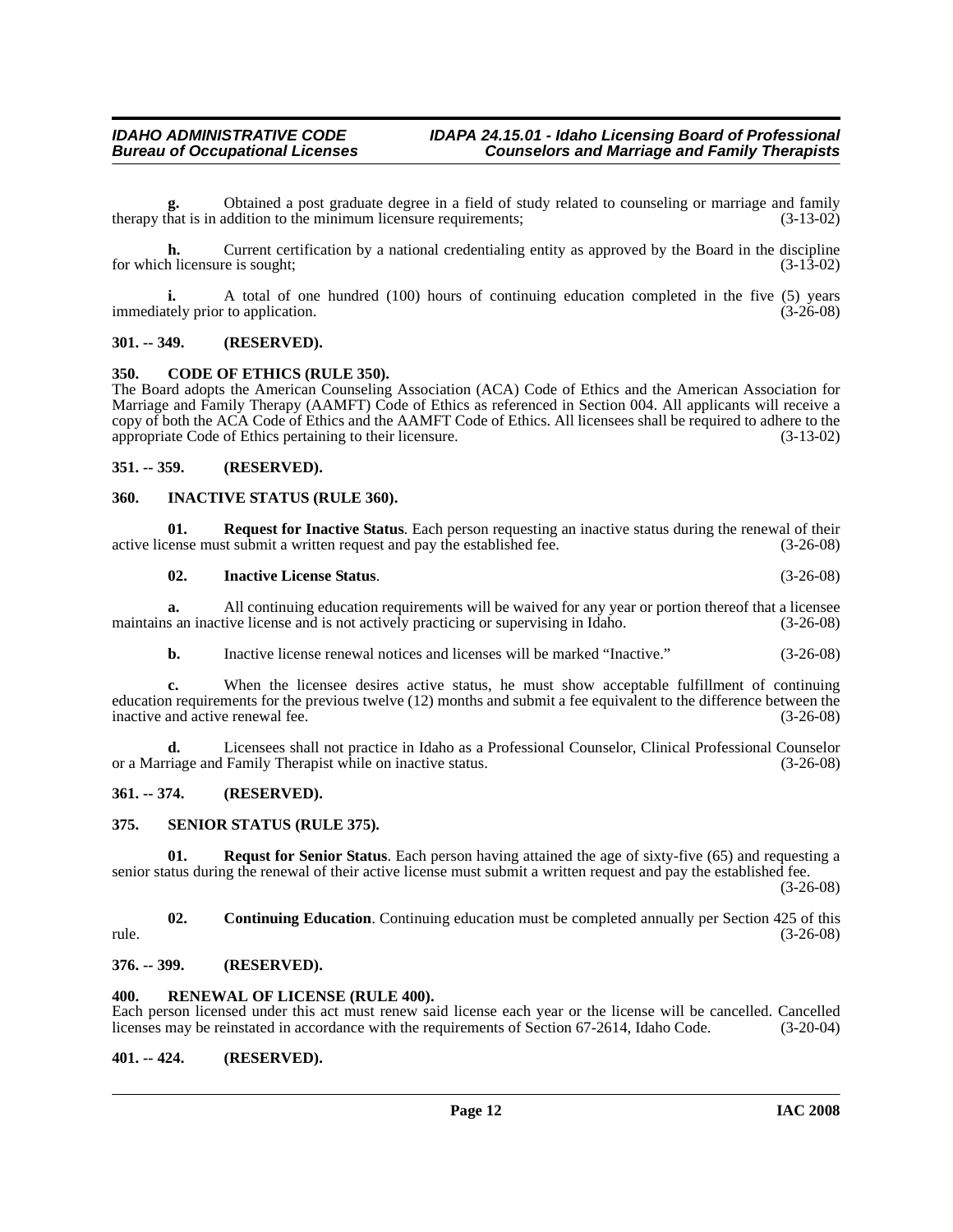### <span id="page-12-8"></span><span id="page-12-0"></span>**425. CONTINUING EDUCATION (RULE 425).**

Every person holding an Idaho license as a Professional Counselor, Clinical Professional Counselor or a Marriage and Family Therapist must annually complete twenty (20) contact hours of continuing education prior to license renewal. (3-30-06)

<span id="page-12-7"></span>**01. Contact Hours**. The contact hours of continuing education shall be obtained in areas of study germane to the practice for which the license is issued as approved by the Board. No less than three (3) contact hours for each renewal period shall be in ethics. (3-30-06)

**02. Documentation of Attendance**. It shall be necessary for the applicant to provide documentation verifying attendance by securing authorized signatures or other documentation from the course instructors, providers, or sponsoring institution substantiating any hours attended by the applicant. This documentation must be maintained by the applicant and provided to the Board upon request by the Board or its agent. (4-2-03)

**03. Excess Hours**. Continuing education hours accumulated during the twelve (12) months immediately preceding the license expiration date may be applied toward meeting the continuing education requirement for the next license renewal. No more than five  $(5)$  hours in excess of the required twenty  $(20)$  hours shall be carried forward. Excess hours may be used only during the next renewal period and may not be carried forward more than one (1) time.  $(4-2-03)$ 

**04. Compliance Audit**. The Board may conduct random continuing education audits of those persons required to obtain continuing education in order to renew a license and require that proof acceptable to the Board of meeting the continuing education requirement be submitted to the Bureau. Failure to provide proof of meeting the continuing education upon request of the Board shall be grounds for disciplinary action in accordance with section 54-3407. Idaho Code. (4-2-03) 54-3407, Idaho Code.

**05. Special Exemption**. The Board shall have authority to make exceptions for reasons of individual hardship, including health (certified by a medical doctor) or other good cause. The licensee must provide any information requested by the Board to assist in substantiating hardship cases. This exemption is granted at the sole discretion of the Board. There is no continuing education required of those holding a current inactive license.

(3-26-08)

### <span id="page-12-1"></span>**426. -- 449. (RESERVED).**

### <span id="page-12-10"></span><span id="page-12-2"></span>**450. GENERAL SCOPE OF THE LICENSEE'S APPROPRIATE PRACTICE (RULE 450).**

<span id="page-12-5"></span>**01. Board Recommendation of Generic Scope of Practice**. While a license to practice as a counselor could be considered generic in nature, it should not be viewed as an authorization to provide counseling or therapy services to every client population in every possible professional setting. Counselors and marriage and family therapists shall practice only within the boundaries of competence (see the applicable Code of Ethics). (3-13-02)

<span id="page-12-11"></span>**02. Submission of Additional Information for Scope of Practice**. A licensed counselor or marriage and family therapist who considers the Board's recommended guidelines to be too restrictive may wish to submit additional information to acquaint the Board with new, possibly more expansive qualifications. (3-13-02)

### <span id="page-12-3"></span>**451. -- 499. (RESERVED).**

# <span id="page-12-9"></span><span id="page-12-4"></span>**500. DISCIPLINARY PROCEDURES (RULE 500).**

**01. Disciplinary Procedures**. The disciplinary procedures of the Bureau are the disciplinary procedures of the Board. (3-13-02)

<span id="page-12-6"></span>**02.** Civil Fine. The Board may impose a civil fine not to exceed one thousand dollars (\$1,000) for each violation upon anyone licensed under Title 54, Chapter 34, Idaho Code who is found by the Board to be in violation of Section 54-3407, Idaho Code. (3-13-02) of Section  $54-3407$ , Idaho Code.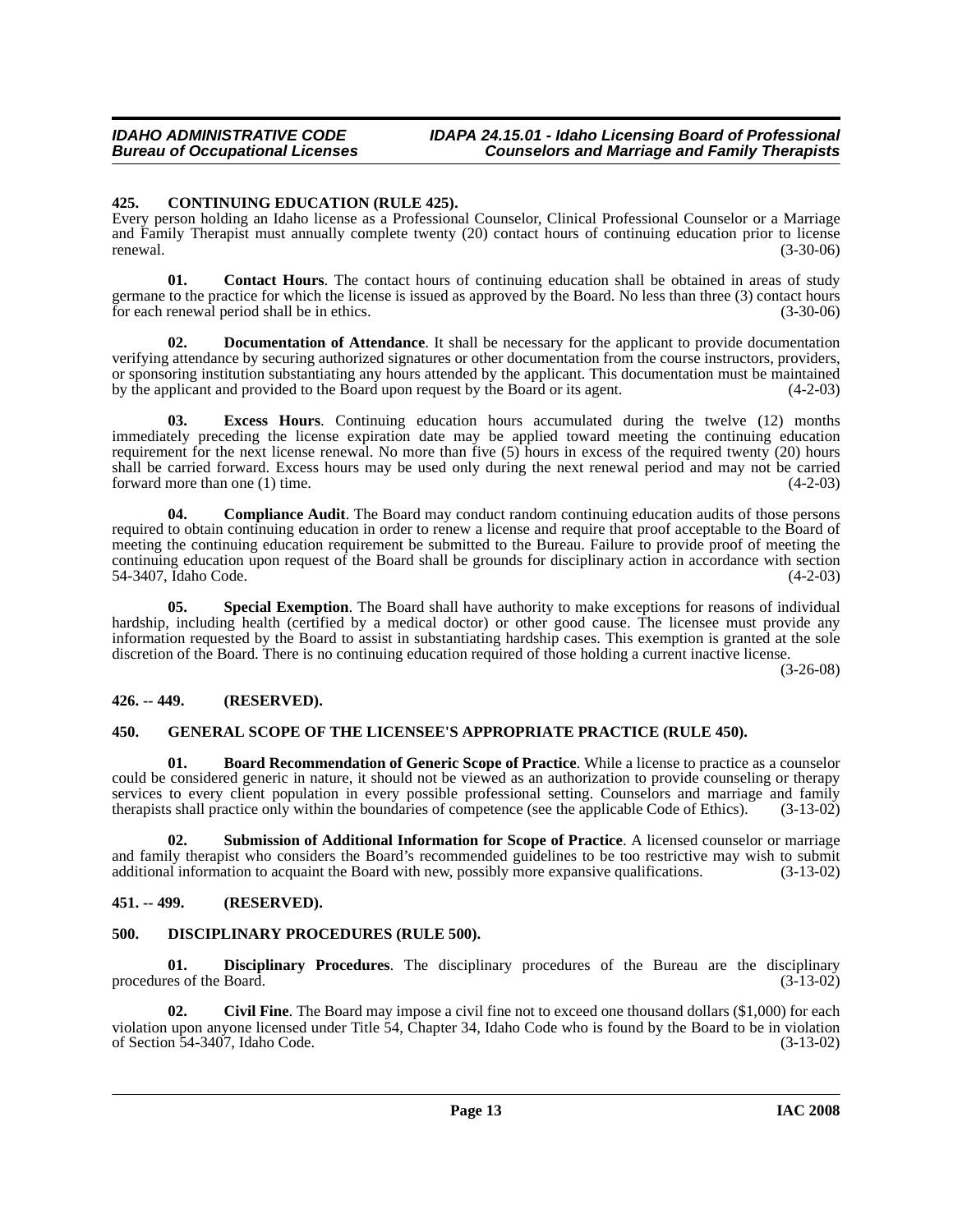#### *IDAHO ADMINISTRATIVE CODE IDAPA 24.15.01 - Idaho Licensing Board of Professional Bureau of Occupational Licenses Counselors and Marriage and Family Therapists*

<span id="page-13-3"></span>**03. Costs and Fees**. The Board may order anyone licensed under Title 54, Chapter 34, Idaho Code, who is found by the Board to be in violation of the provisions of Title 54, Chapter 34, Idaho Code, to pay the costs and fees incurred by the Board in the investigation or prosecution of the licensee. (3-13-02)

# <span id="page-13-0"></span>**501. -- 549. (RESERVED).**

## <span id="page-13-1"></span>**550. RULEMAKING HISTORY PRIOR TO JULY 1, 1993 (RULE 550).**

Adopted October 4, 1983 Amended and Readopted December 24, 1985 Effective January 13, 1986 Amended and Readopted May 10, 1988 Effective May 30, 1988 Amended and Readopted May 16, 1991 (7-1-93)

<span id="page-13-2"></span>**551. -- 999. (RESERVED).**